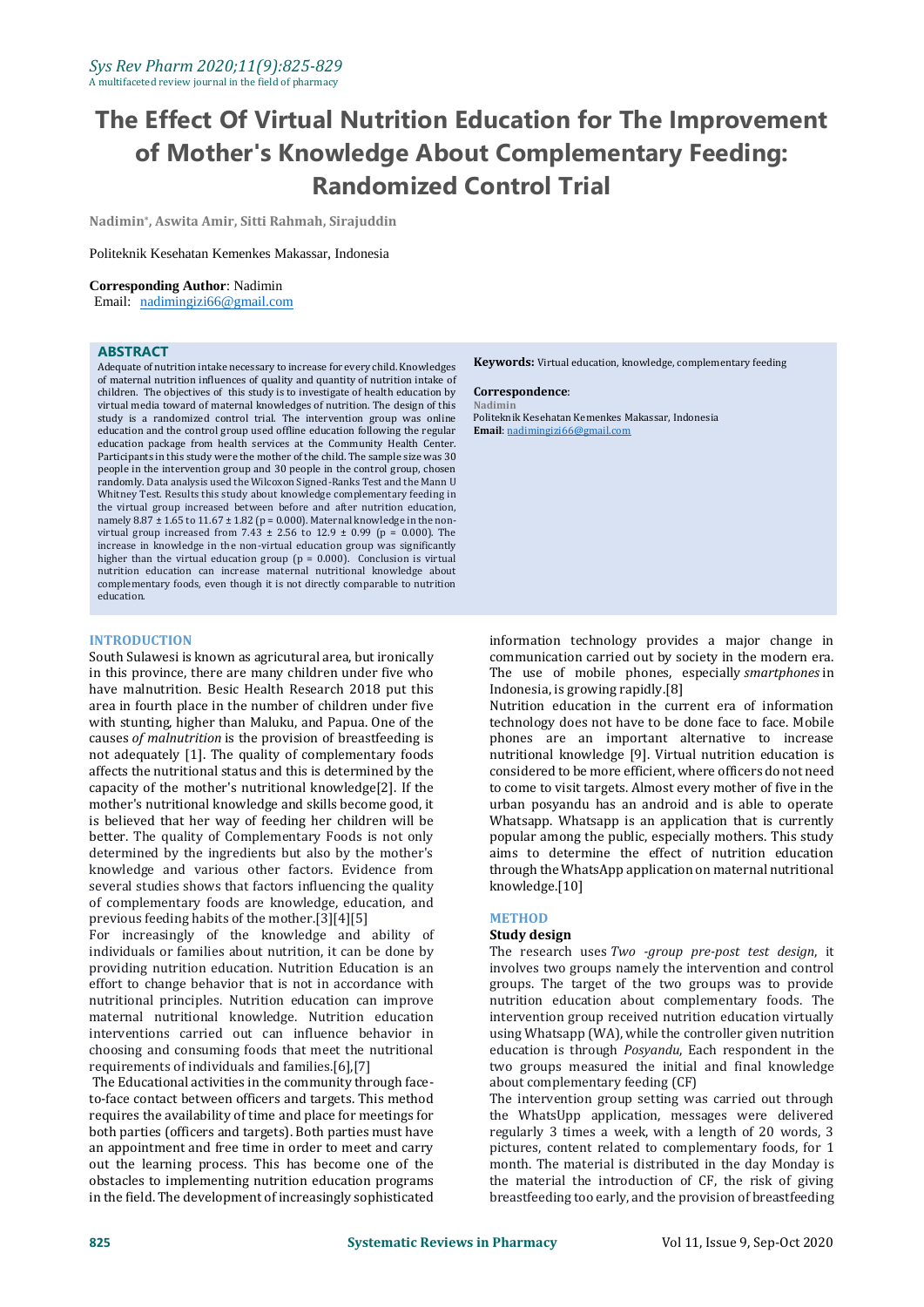were late and time began giving breastfeeding. The material that was delivered on Tuesday. After being given the material, a question and answer were conducted On weekends, a post-test is conducted. The control group setting was face-to-face education at Posyandu. Posyandu is a child health service for monitoring child growth once a month. The location of the study was conducted in posyandu virtual and posyandu non-virtual in Paccerakang Subdistrict of Biringkanaya from February to May 2019.

Participants were mothers whose inclusion criteria were literate, had a smartphone, were willing to participate in this study. The exclusion criteria were not continuing participation due to moving residence, unable to be contacted due to smartphone interference.

The outcome primer variabale of this study was the mother's knowledge of complementary foods, including consistency, quantity, and frequency of complementary feeding.



Figure 1. Flow Diagram RCT Virtual Nutrition Education

## **Data Source and Measurement**

The Mother's knowledge about the timing of solids contains about the age of first given solids, age of the child was first given the food is pulverized, the age of the child was first given the family food, and how many times a given food is mashed, soft, and family meals, the consistency of CF contains information about the form of food aged 6- 8 months, the form of food aged 9-12 months, and the form of food aged> 12 months, the number of CF were collected by interviews used a questionnaire by the enumerators. This data collection was carried out twice,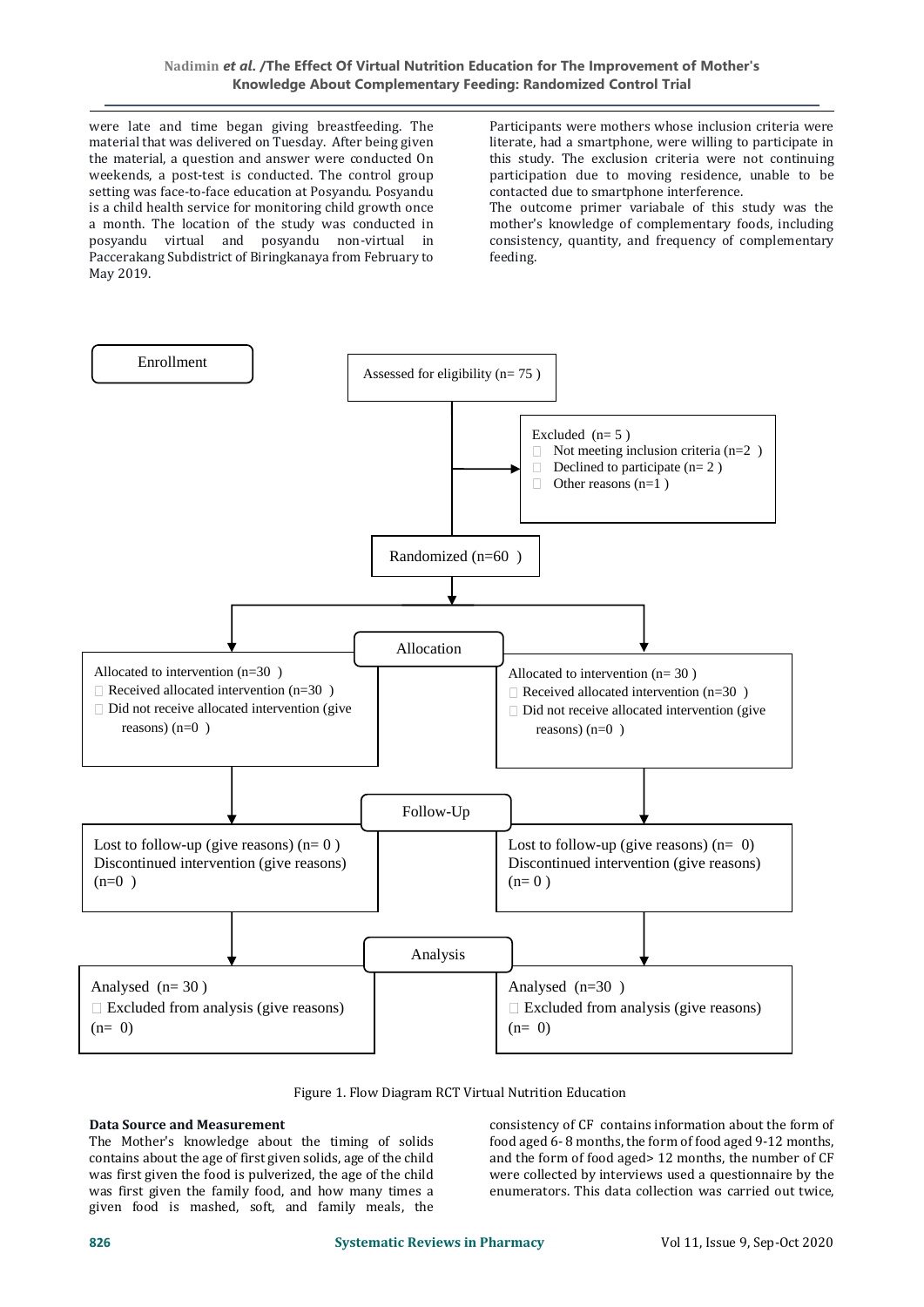namely before and after the nutrition education intervention.

## **Statistical Analysis**

Data processing is done using a data processing application program. Before inputting the data, the data is subjected to an editing process to prevent incorrect data input. The data that has been inputted is then processed descriptively and analytically. The descriptive analysis uses an average (mean) and percentage (%) values. To find out the knowledge between before and after

education in each group was tested using the *Paired ttest* statistical *test* and if it did not meet the requirements continued with the *Mann Whitney* test using alpha 95%. The data that has been processed is analyzed, then presented in table form accompanied by an explanation in narrative form.

## **RESULTS**

**Characteristics of Samples**

| Variable        | Virtual Group  |      | Non-Virtual Groups |          |
|-----------------|----------------|------|--------------------|----------|
|                 | $\mathbf n$    | $\%$ | N                  | $\%$     |
| Age (years):    |                |      |                    |          |
| 19 years old    | $\mathbf{1}$   | 3.3  | $\overline{2}$     | 6.7      |
| 20-30 years     | 17             | 56.7 | 11                 | 36.7     |
| 31 - 40 years   | 8              | 26.7 | 11                 | 36.7     |
| 41-50 years     | $\overline{3}$ | 10.0 | 5                  | 16.7     |
| $\geq 51$ Years | $\mathbf{1}$   | 3.3  | $\mathbf{1}$       | 3.3      |
| Education:      |                |      |                    |          |
| <b>SD</b>       | $\overline{2}$ | 6.3  | 3                  | 10.0     |
| Junior High     | $\overline{4}$ | 13.3 | 8                  | 26.7     |
| High school     | 12             | 40.0 | 16                 | 53.3     |
| S1 / S2 / S3    | 12             | 40.0 | 3                  | 10.0     |
| Occupations     |                |      |                    |          |
| Civil servants  | 7              | 23.3 | 2                  | 6.7      |
| Entrepreneur    | $\mathbf{1}$   | 3.3  | $\theta$           | $\theta$ |
| <b>IRT</b>      | 22             | 73.3 | 28                 | 93.3     |
| <b>Total</b>    | 30             | 100  | 30                 | 100      |

## Table 1. Characteristics of Participants

Table 1 shows that the mothers of children under five who were the subjects of these two research groups had quite high similarity characteristics, especially those related to

age, occupation, and religion. However, in terms of educational level, it appears that virtual groups have a higher proportion of higher education levels..

| Table 2. The Mean Scores of Nutritional Knowledge for Virtual and Non Virtual Groups |  |
|--------------------------------------------------------------------------------------|--|
|--------------------------------------------------------------------------------------|--|

| Group       | Pretest         | Postest          | Change          | P value       |  |
|-------------|-----------------|------------------|-----------------|---------------|--|
| Education   | Mean $\pm$ SD   | Mean $\pm$ SD    | Mean $\pm$ SD   |               |  |
| Virtual     | $8.87 \pm 1.65$ | $11.67 \pm 1.82$ | $2.8 \pm 2.68$  | $0.000$ (a)   |  |
| Non-virtual | $7.43 \pm 2.56$ | $12.9 \pm 0.99$  | $5.46 \pm 2.59$ | $0.000^{(b)}$ |  |

a) Paired T-Test

b) Mann U Whaitney Test

Table 2 above shows that there is an increase in maternal nutrition knowledge score in the two groups, both of the virtual group or of non – virtual group. Maternal nutritional knowledge in the virtual group increased significantly between before and after nutrition education (p = 0.000). Maternal nutritional knowledge also increased significantly in the non-virtual group. The increase in maternal knowledge in the non-virtual education group was greater than the virtual education group ( $p = 0.000$ ). The change in knowledge in the non-virtual education group reached 5.46 points, a double increase compared to

the increase in the virtual education group (5.46 vs 2.8 points).

## **DISCUSSION**

The main result of this study was that there was a significant difference in knowledge scores about CP, in the two groups. It can be seen that the increase in maternal nutritional knowledge in the virtual group is still not able to match the non-virtual group that receives direct education. However, the use of online or virtual media as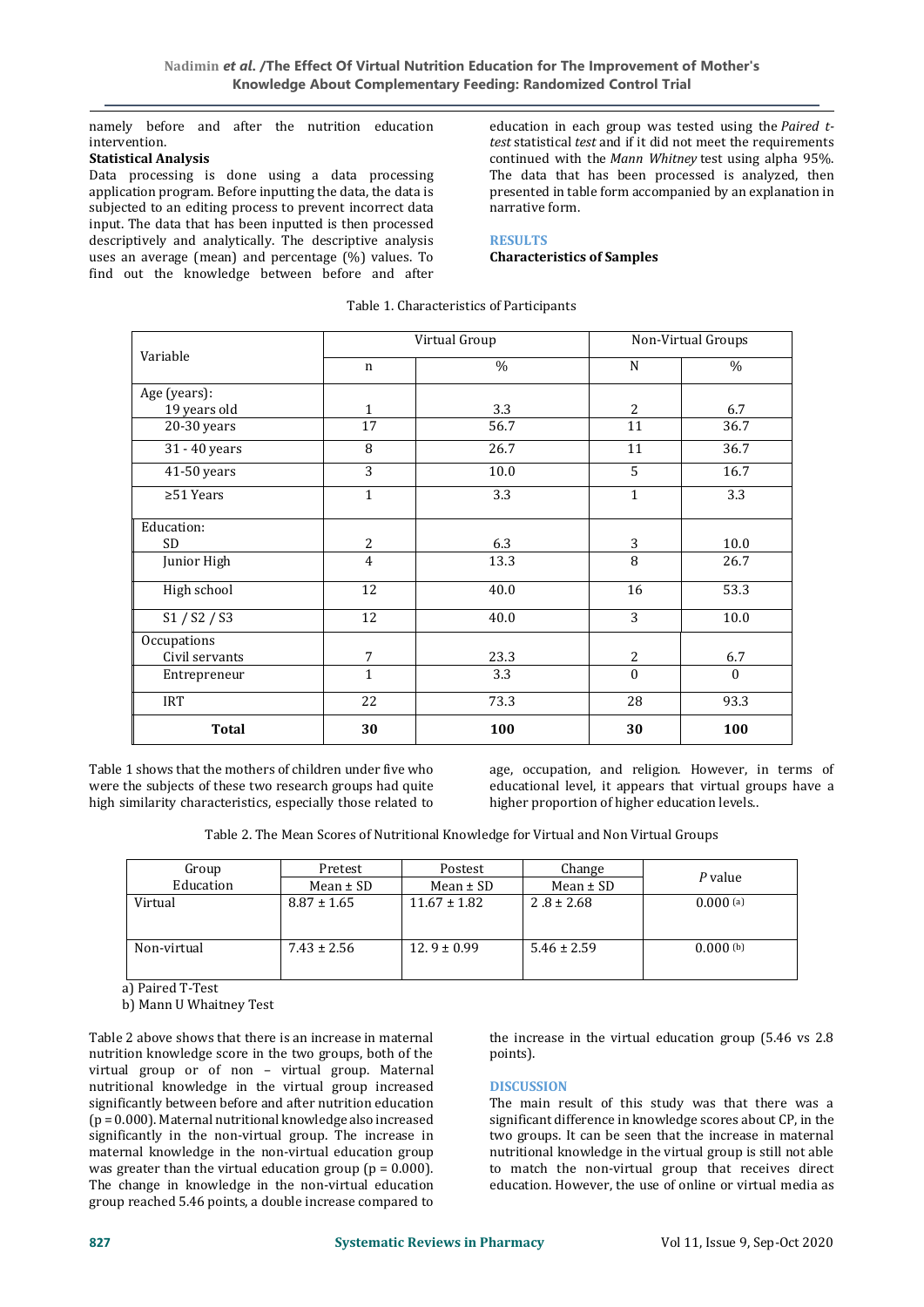a medium for nutrition education will be able to cover the shortcomings in nutrition education directly.

Social media, and the internet in general, is expanding rapidly all over the world. The use of social media in healthcare settings is increasing daily as it pertains to community engagement.[11][12]. Instagram shows potential as a source of public health information. Its data collection and metadata availability may limit its use in comparison to platforms like Twitter[13]. Brands are using social media platforms such as Instagram to market their products to growing number of consumers. Public health bodies need to engage with emerging media platforms[14].

The use of the WA application in health communication significantly affects the knowledge of patients or message recipients, which can be accessed anytime and anywhere. This advantage makes WA effective as a means of education.[15]. Messaging Apps or "Messengers" are Apps and platforms that enable messaging and exchanging documents and/or multimedia element. Hangouts; Telegram; Whatsapp; Facebook Messenger; Viber; Skype; Tango; OoVoo; Snapchat. This educational message through WA was also reported in other studies to be effective in increasing knowledge or understanding of the material.[16]. There are many advantages of using virtual methods in studies, one of which is increasing the range of communication and the accuracy of mapping a wider demographic dimension.[17]

The development of increasingly sophisticated technology provides a major change in communication carried out by society in the modern era. In particular, the use of WA social media in conducting education is now being used frequently because it has proven to be very helpful in terms of time, place, and budget in the learning process and message delivery. it is consistent with research Giansanti, 2020, about the use of Whatsapp as a communication medium satisfaction.

The things that cause the knowledge of a small number of respondents are still lacking and do not increase, namely that there are still respondents who are less interactive and passive in *WA* classes, so researchers need to remind them by conducting private chats or group chats with respondents to participate in the *WA* class that is being used. One study tested the effectiveness of virtual communication on patients' perceptions of anxiety scores. The result of the study is that virtual communication model is believed to be one of the communication management strategies with patients that increase their attention.[18]. The use of mobile technology devices has also been used as a medium of communication in sports nutrition interventions in Australia, particularly in monitoring physical activity. The basic principle is the same in this study, utilizing cellular technology for nutrition education to clients [19]. Barriers to communication can be overcome by utilizing smartphone technology. This has been reported in a study examining its effect on increasing client motivation.[20]

The generalization of the results of this study is that health education is currently appropriate to use various means including the WA application. Conditions where social media activities are very widely used. The advantage of this method is its very wide reach with flexibility in terms of timing and content. The content of the message can be controlled so that it assumes that the recipient of the message has the same perception.

The limitations of this study are the minimal sample size, the control over access to information from participants cannot be maximized, because of free access to other media. Strong suspicion that this occurred in the control group, although it was not included in the intervention group, it also had good knowledge. On the other hand, Indonesians use social media the most.

## **CONCLUSION**

Virtual nutrition education through the Whatsapp (WA) Group application can increase maternal nutritional knowledge about complementary foods, even though the increase has not matched the effect of direct nutrition education.

## **CONFLICT OF INTEREST**

The authors declare that they have no competing interests

## **ACKNOWLEDGEMENT**

Appreciation and gratitude are conveyed to the Director of the Health Polytechnic of the Makassar Health Ministry who has provided financial assistance, and to posyandu cadres and mothers of toddlers in particular who are participants in this research

## **REFERENCE**

- 1. Kemenkes, "Basic Health Research Report of Indonesia Year 2018," *Riskesdas 2018*. pp. 182–183, 2018.
- 2. C. Hall *et al.*, "Maternal Knowledge of Stunting in Rural Indonesia," *Int. J. Child Heal. Nutr.*, vol. 7, no. 4, pp. 139–145, 2018, doi: 10.6000/1929- 4247.2018.07.04.2.
- 3. WHO, "The importance of infant and young child feeding and recommended paractices," in *Infant and young child feeding*, Switzerland, 2004.
- 4. G. Hondru *et al.*, "Age-appropriate feeding practices in cambodia and the possible influence on the growth of the children: A longitudinal study," *Nutrients*, vol. 12, no. 1, pp. 1–14, 2020, doi: 10.3390/nu12010012.
- 5. Sirajuddin *et al.*, "Complemetary feeding practices influences of stunting children in Buginese ethnicity," *Indian J. Forensic Med. Toxicol.*, vol. 14, no. 3, pp. 1227–1233, 2020.
- 6. T. Mbogori, M. Murimi, and A. Ruhul, "Nutrition Education Intervention: Using Train the Trainer Approach to Reach Populations With Low Literacy in Turkana, Kenya," *J. Nutr. Educ. Behav.*, vol. 47, no. 4, pp. S81–S82, 2015, doi: 10.1016/j.jneb.2015.04.215.
- 7. H. Alderman and D. Headey, "How Important is Parental Education for Child Nutrition?," *j*, vol. 94, 2017, doi: 10.1016/j.worlddev.2017.02.007.
- 8. E. H. Id, K. Siste, T. Wiguna, and I. Kusumadewi, "Temperament profile and its association with the vulnerability to smartphone addiction of medical students in Indonesia," pp. 1–12, 2019.
- 9. M. M. Chau, M. Burgermaster, and L. Mamykina, "The use of social media in nutrition interventions for adolescents and young adults—A systematic review," *Int. J. Med. Inform.*, vol. 120, pp. 77–91, 2018, doi: 10.1016/j.ijmedinf.2018.10.001.
- 10. K. M. Klassen, C. H. Douglass, L. Brennan, H. Truby, and M. S. C. Lim, "Social media use for nutrition outcomes in young adults: A mixed-methods systematic review," *Int. J. Behav. Nutr. Phys. Act.*, vol. 15, no. 1, 2018, doi: 10.1186/s12966-018-0696-y.